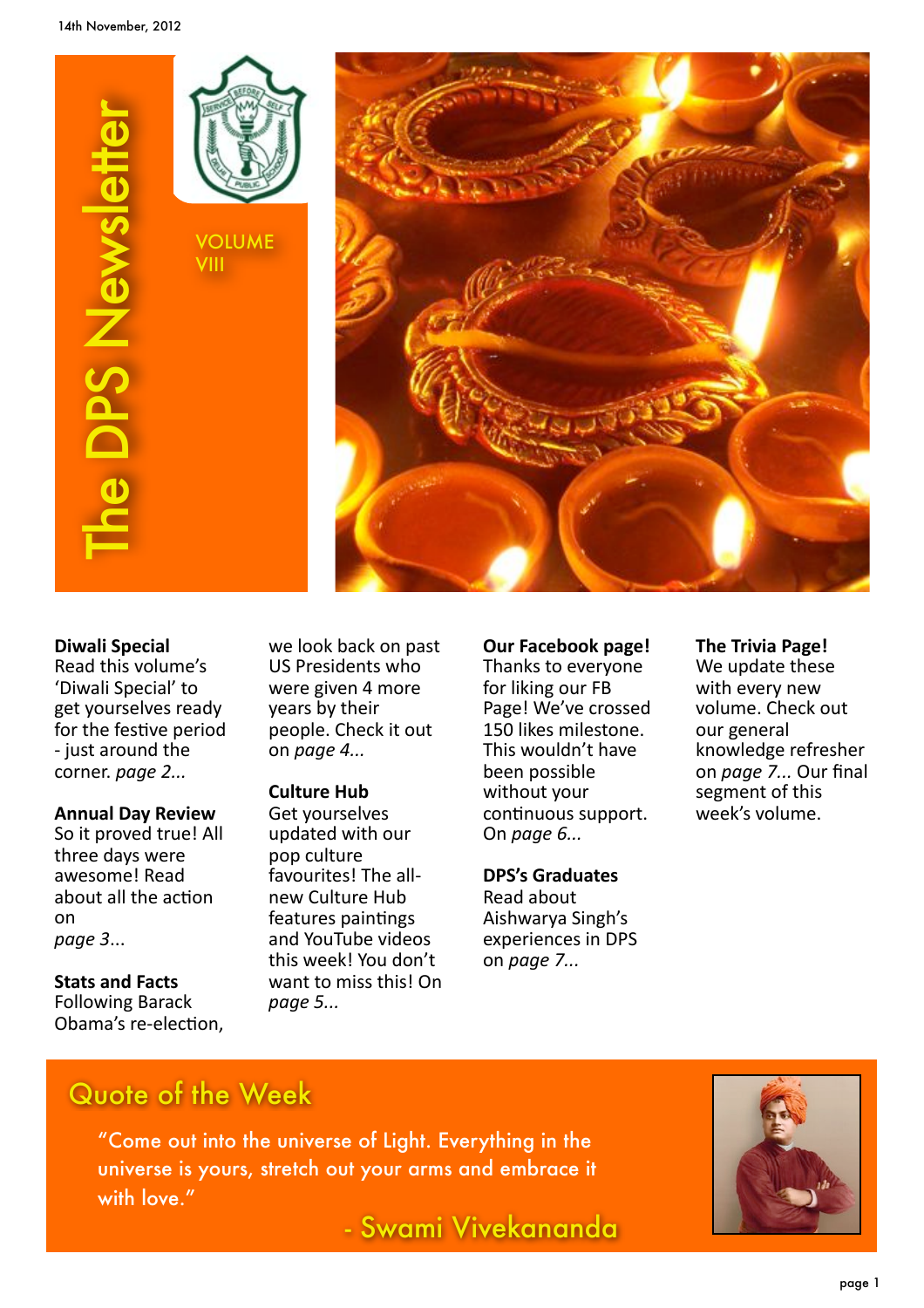## **Diwali Special**

Diwali is widely known as the 'Festival of Lights.' This special occassion is celebrated across 4 days, with each day having a special significance.

The origin of Diwali is still unclear. Different parts of India celebrate the festival based on different mythical stories. It has been suggested that in Ancient India, Diwali was celebrated as a harvest festival. In some places, it is believed to be the celebration of the marriage of Lakshmi with Lord Vishnu, whereas, in Bengal, Diwali is celebrated to worship Mother Kaali, the dark Goddess of strength. However, the most famous story of Diwali is the commemoration of the return of Lord Rama from his 14-year exile from Ayodhya, during which he vanquished the demon king, Ravana. In joyous celebration of the return of their king, the people of Ayodhya illuminated the kingdom with earthen oil lamps and lit fire crackers. In Jainism, Diwali has the added significance of the great event of Lord Mahavira attaining the eternal bliss of 'Nirvana.;

Each day of the 4 days of Diwali has its own tale behind it. The first day of the festival, 'Naraka Chaturdasi' marks the defeat of the demon Naraka by Lord Krishna and his wife Satyabhama. 'Amavasya,' the second day of Diwali, marks the worship of Lakshmi, the Goddess of wealth in her most benevolent mood, fulfilling the wishes of her devotees. This day also has another story, the story of Lord Vishnu, who in his dwarf incarnation of Vamana vanquished the tyrant Bali, and banished him to hell. Bali was allowed to return to earth once a year to light millions of lamps to dispel darkness and ignorance, and spread the radiance of love and wisdom. It is on the third day of Diwali - 'Karthika Shudda Padyami' that Bali steps out of hell and rules the earth according to the boon given by Lord Vishnu. The fourth day is referred to as 'Yama Dvitiya' and on this day, sisters invite their brothers to their homes.

The Festival of Lights indeed is a way to welcome the new and prosperous year. So enjoy this year's Diwali on 13th November! May this year be a fruitful year for all...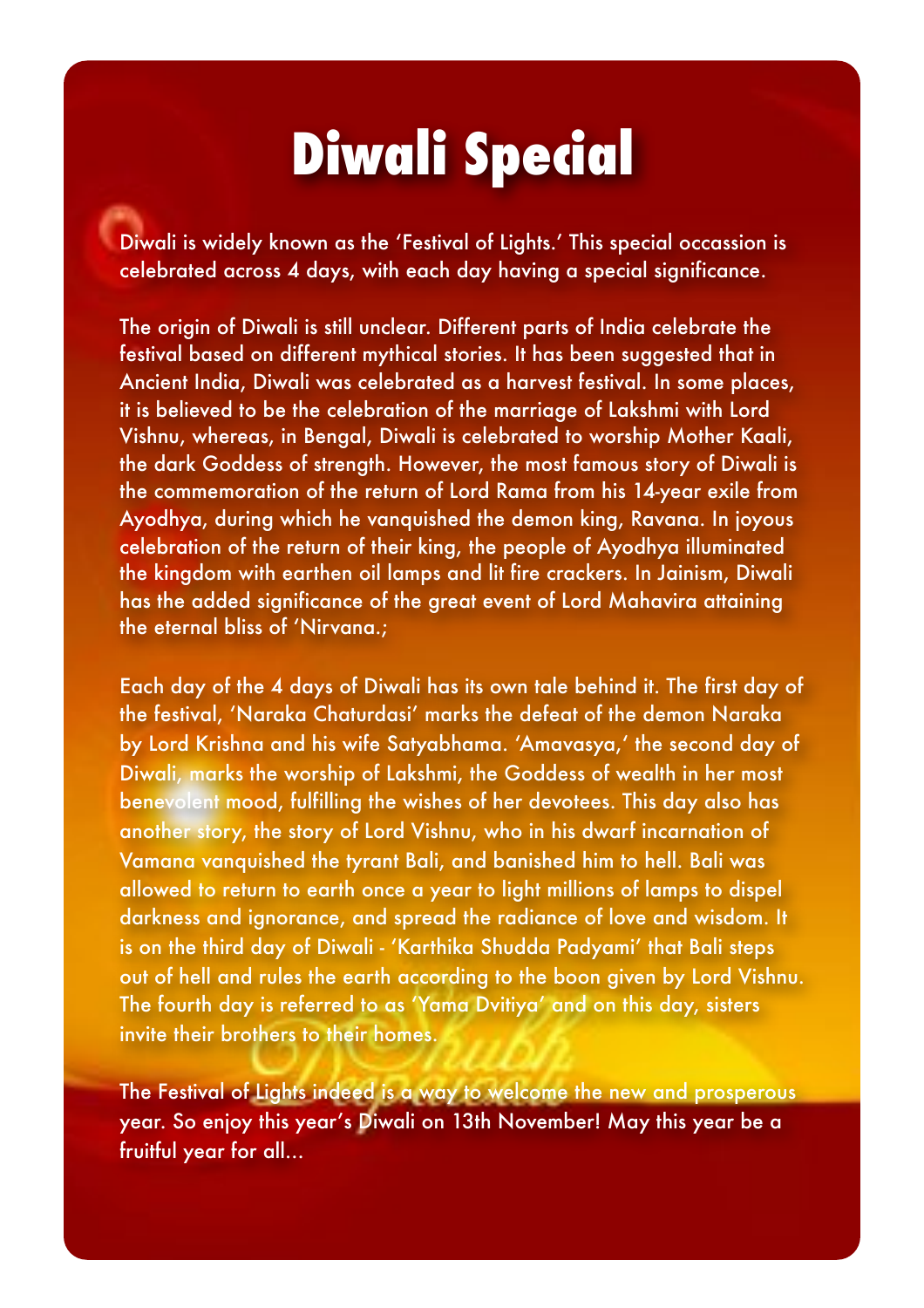Junior Annual Day review next week!

# Annual Day Review

Annual Day is one of the most eagerly awaited events on our school calendar because of the fun rehearsals and the opportunity to learn something new from our special teachers. This time, we had the brilliant Mr. Suraj and Mr. Vikram teach us drama and dance to put together a extravagant show for you to watch.

The practice sessions, despite being long, hard, and grueling, were very enjoyable because of the opportunity to learn from the experts from Anupam Kher's 'Actor Prepares' academy, ably assisted by our school teachers. Each rehearsal gave us more to learn and, of course, we wouldn't want to pass up any opportunity to miss a few classes, right?

The choir group was as disciplined, yet as spectacular as ever. These group of students always seem to be able to amaze under the guidance of the ever-ambitious Amit Sir and Anand Sir.

Annual Day 2012 commenced with the prize distribution ceremony. Scholar badges were awarded to students, among other prizes and awards. Soon, it was time for the first segment of the show - 'Rishtey.' 'Rishtey' projected the importance of the various relationships between human beings - such as 'Husband & Wife,' 'Father & Child,' Man & Nature' and 'Man & Soldier.' The play also features music in the form of hip-hop and jazz, and beautiful contemporary dance.

At the end of 'Rishtey' was a 20-minute interval for the audience following an assured performance from the students. Following the interval was 'The Jungle Book,' performed by around 50 students specially trained by Mr. Suraj and Mr. Vikram from the 'Actor Prepares' academy.

The introduction was enough to take the breath away. Students playing the animals entered from the darkness, through the aisles and onto the stage stealthily. Applause from the audience ensued. The overall performance provided much enjoyment to the audience with its blend of action, emotion, drama and humour.

The choir group re-entered from the flanks to commence the Grand Finale. All the participating students joined in to mark the end of the show. An address to the audience by Principal Sir, accompanied by Mr. Anupam Kher and the Deputy Commissioner was the final segment in an enthralling day. The brilliant performance from all involved sparked huge applause from everyone present. Needless to say, Annual Day 2012 was a massive hit and ended with a positive note.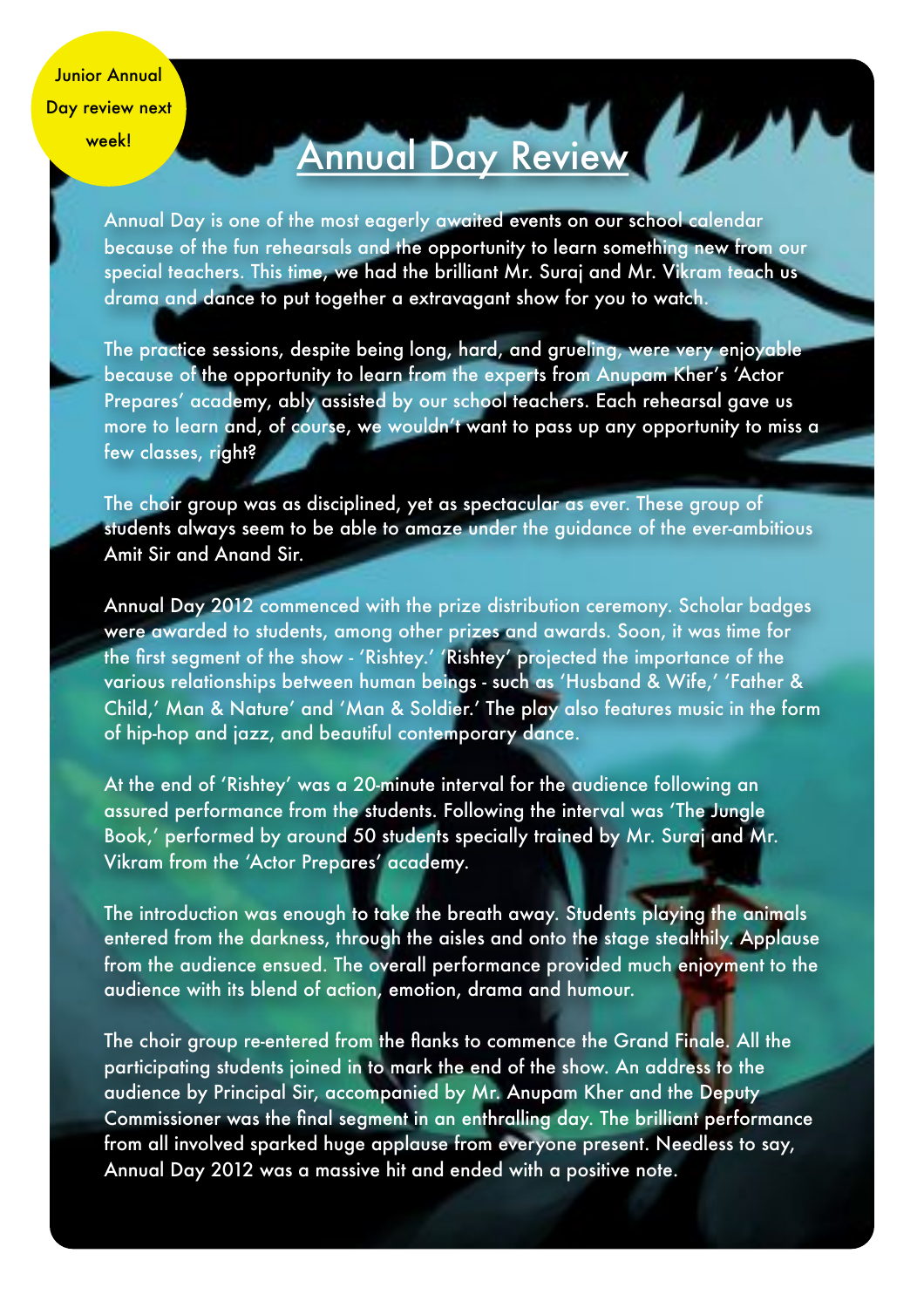#### *Re-election...*

On 7<sup>th</sup> November, 2012, the American people displayed their faith in Barack Obama. Again. "Four more years," tweeted a jubilant Obama. He joins an elite club of American Presidents who have been re-elected into the White House.

- •George Washington The first President of the United States of America was also the first to be re-elected by the American people. Assumed office in 1789. Re-elected in 1792.
- Thomas Jefferson He was a Founding Father of the America we know of today. Jefferson was the 3<sup>rd</sup> President and served from 1801-1809.
- •James Madison Hailed as 'The Father of the Constitution;" Madison was the 4th President of the United States of America. Assumed office in 1809. Re-elected in 1813.
- •James Monroe Last President who was a 'Founding Father.' He was also the third of them to die on Independence Day, and the last president from the Virginia Dynasty and the Republican Generation. He served as president from 1817 - 1825.
- •Andrew Jackson He was the 7th president of the USA and the first to be elected by men of all classes in 1828. Served from 1829 1837.
- •Abraham Lincoln He was elected in 1861. However, he was assassinated and could complete only 42 days of his second term.
- Ulysses S. Grant He was the 18<sup>th</sup> president of the United States and served between 1869 and 1877.
- •Grover Cleveland He was the 22nd and 24th president. He is the only US president to serve two non-consecutive terms.
- William McKinley He was the 25<sup>th</sup> president of the USA. His election marked the second period of dominance of the Republican Party in US politics. He was assassinated six months into his second term after completing his first.
- Woodrow Wilson He was the 28<sup>th</sup> president of the USA, serving from 1913 to 1921. He led America through World War 1.
- Franklin D. Roosevelt He was elected as president for four terms (the only exception) but died in office, during his 4<sup>th</sup> term. He served from 1933-1945.
- •Harry Truman Successfully guided USA through World War II. The Cold War era started during his presidency which span between 1945 and 1953.
- Dwight D. Eisenhower He was the 34<sup>th</sup> president and occupied office from 1953-1961.
- •Richard Nixon He resigned from the post during the second term, following the Watergate scandal. Held office between 1969 and 1974.
- Ronald Reagan The 40<sup>th</sup> president of the USA held office from 1981-1989. Before presidency, he was a radio, film and television actor.
- Bill Clinton He served as the 42<sup>nd</sup> president of USA. Under his presidency, the USA went through the longest period of peacetime economic expression in American history.
- •George W. Bush Bush was president from 2000-2008. Eight months into his first term, the 9/11 attacks occurred. In response, Bush announced the War on Terror.
- •Barack Obama Elected in 2008, and now re-elected in 2012, Obama is the first Black president of the USA. He has 4 more years to repay the faith shown by the American people.

| <b>Stats</b>                                                                 | Party                            | <b>Stats</b>                | <b>Facts</b>                                  |
|------------------------------------------------------------------------------|----------------------------------|-----------------------------|-----------------------------------------------|
| $\mathbf{\mathbf{\hat{z}}}$                                                  | Republican                       | presidents re-elected.      | 18<br>republican presidents in total.         |
| <b>Facts</b>                                                                 | <b>Democrat</b>                  | presidents re-elected.      | 16<br>democratic presidents in total.         |
| This week,<br><b>Facts about U.S Presidents</b><br>who have been re-elected. | <b>Democratic-</b><br>Republican | 3<br>presidents re-elected. | democratic-republican<br>presidents in total. |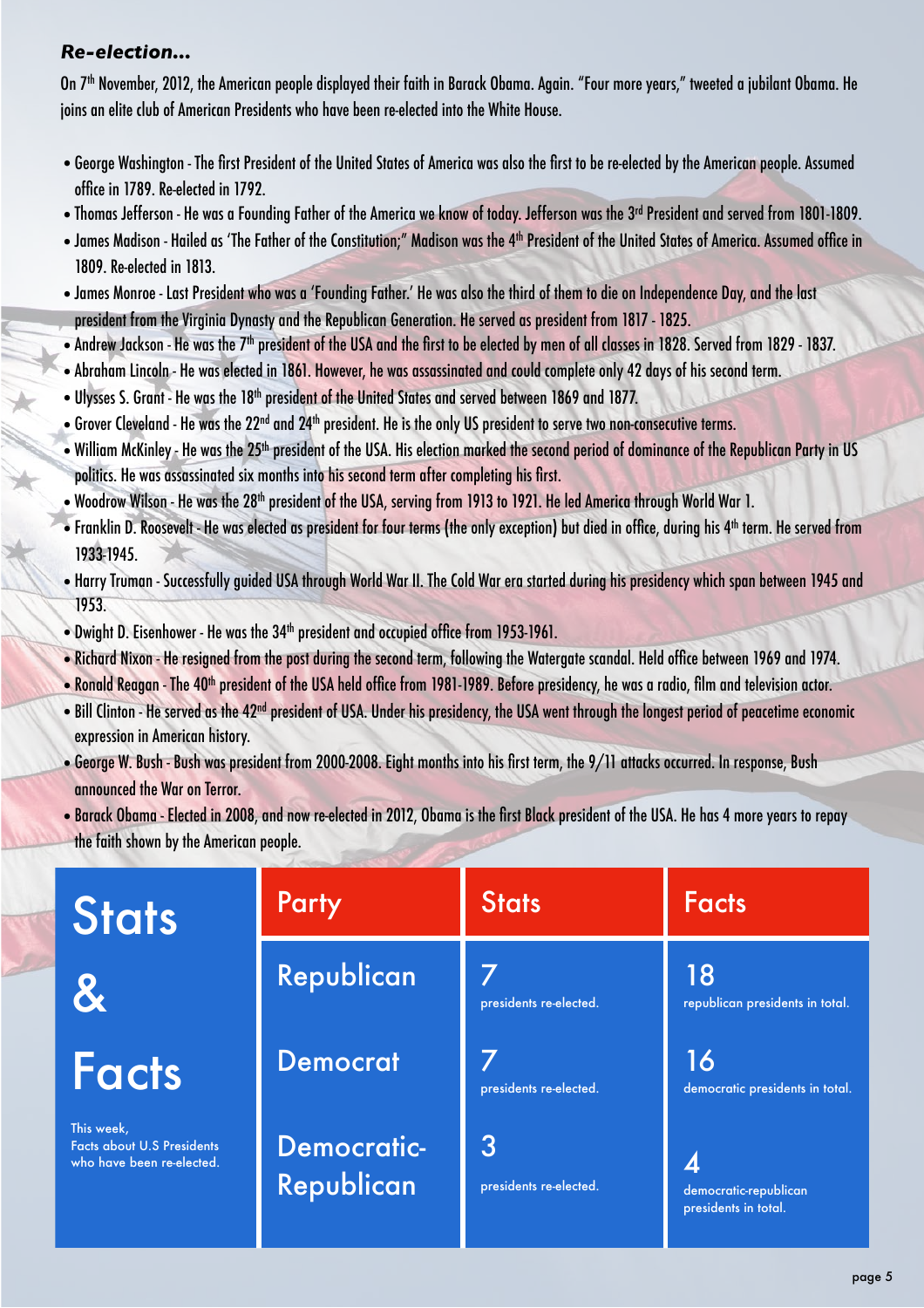$T_{\rm{max}}$ the videos. Use a QR code reader to view

## **Culture Hub**

YouTube: (Our favourite content from YouTube this week!)



A video montage of Thierry Henry's best goals in an Arsenal shirt. The prolific striker was the arch picker of opposition pockets. He plundered 228 goals for 'The Gunners.'



A great video by Chris Pirillo, on the 'Lockergnome' YouTube channel, in which he talks about the value of apps, relative to day-to-day items. Check this guy out. He's a tech geek and hosts some of the best tech videos on YouTube.



Here's an awesome video by YouTube celebrity and megastar 'MysteryGuitarMan.' In this

video, he plays 'Magic Flute' by Mozart by blowing into root beer bottles.

#### *Paintings:* (Best artistic creations over the years.)



*The Starry Night* was painted by Dutch artist Vincent van Gogh. Although van Gogh only sold one painting in his life, the aftermath of his death is enormous. *Starry Night* is one of his most famous paintings and has become one of the most well-known images in modern culture. The painting shows the village of Saint-Rémy under a swirling sky, in a view from the asylum towards north. The cypress tree to the left was added to the composition. Since 1941 In the collection of the Museum of Modern Art in New York.



The Sistine Chapel ceiling, painted by Michelangelo between 1508 and 1512, at the commission of Pope Julius II, is one of the most renowned artworks of the High Renaissance. The ceiling is that of the large Chapel built within the Vatican in Rome. Central to the ceiling decoration are nine scenes from the Book of Genesis. Among the last to be completed was the Creation of Adam in which God the Father breathes life into Adam, the first man.



Completed in 1642, at the peak of the Dutch Golden Age, The Night Watch is one of the most famous paintings by Dutch painter Rembrandt van Rijn. It depicts a city guard moving out, led by Captain Frans Banning Cocq and his lieutenant, Willem van Ruytenburch. For much of its existence, the painting was coated with a dark varnish which gave the incorrect impression that it depicted a night scene, leading to the name Night Watch. This varnish was removed only in the 1940s.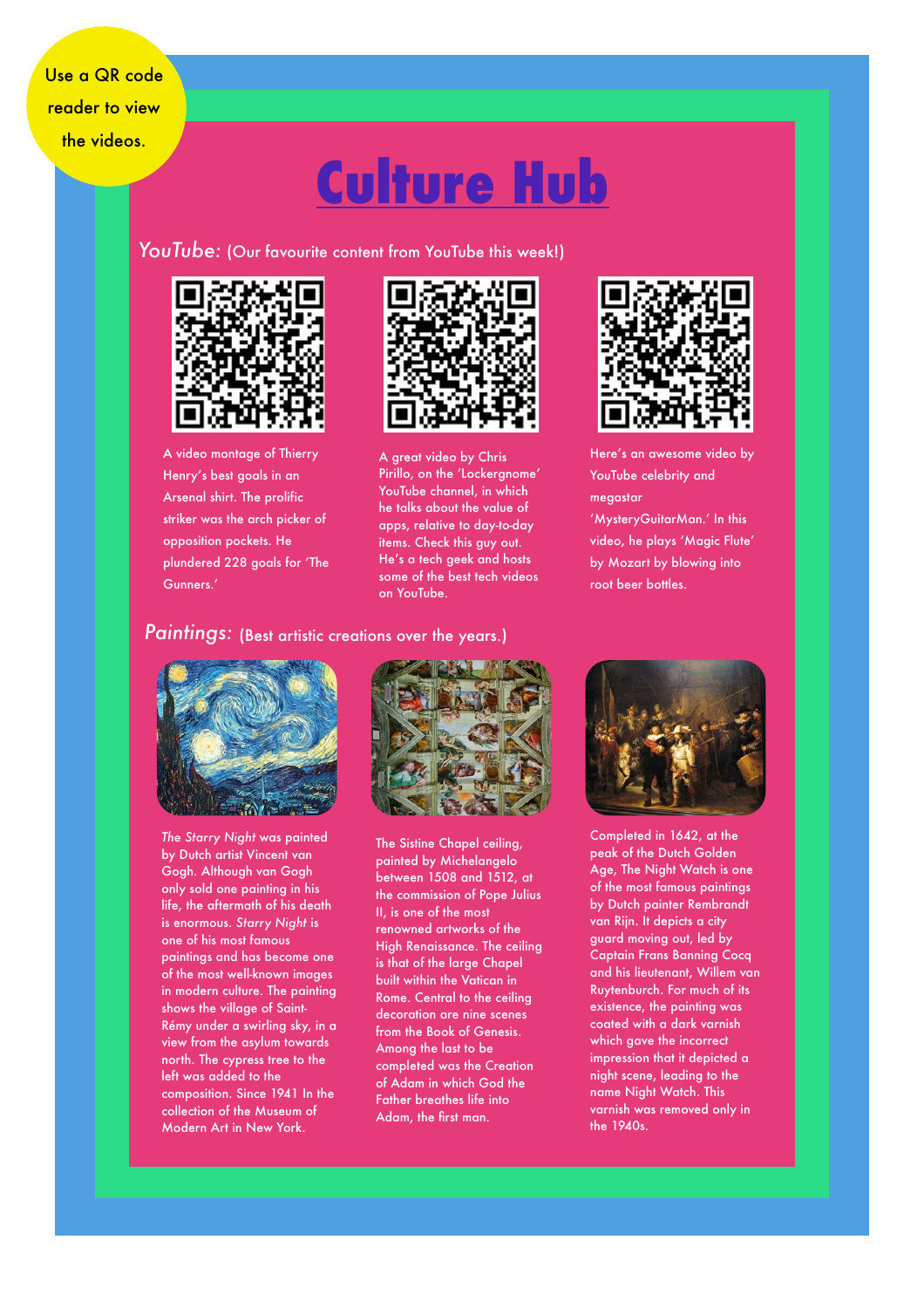### Messages from contributors!

#### Principal Sir

My compliments to the entire Newsletter Team for taking time out and continuing to publish the newsletter despite the hectic schedules due to various academic tests and examinations.

The response to the newsletter has been overwhelming in more ways than one. The composition, creativity and a mature amalgamation of expression and variety speaks volumes particularly when considering the limited exposure of the students in the field of journalism.

#### Sonali Ma'am

The launch of a student newsletter has been a source of great pride and satisfaction. From its inaugural issue it has won the hearts of all readers. It's the pulse of the student community and offers interesting insights into the thoughts, interests and values shared by our young Dispites. We look forward to witnessing its journey in the years ahead.

#### Priya Ma'am

I am very proud of my dear students who have brought out a beautiful newsletter. It combines entertainment with regular information, through pictures, articles, polls and other interesting features. I look forward to the future volumes.

#### Anand Sir

The newsletter is a revolutionary step taken by the students. It has done really well to promote school unity, but work could still be done in bridging the gap between junior students and senior students. Overall, the newsletter has been a huge success.



### Check out the new Facebook Page!

"Our mission is to encourage cooperation among students, to promote school unity, and maintain its integrity and high standards across the globe."

The newsletter page intends to keep students and teachers updated about the latest happenings and events of school. The newsletter is based on content provided by students, so we hope the Facebook page makes it easier for students to contribute their material as well as provide us with valuable feedback. This page also serves as a medium to keep students and teachers up to date with the latest pictures and trivia about our school.

Like our page at [www.facebook.com/thedpsnewsletter](http://www.facebook.com/thedpsnewsletter)

We would like to thank Principal Sir, all the teachers and students for helping us make this newsletter a success. We hope to see many more student and teacher contributions in future volumes!

Many thanks to Ketur Sir, Arvinder Sir and Shravani Ma'am for helping us deliver the newsletter to you every Monday!